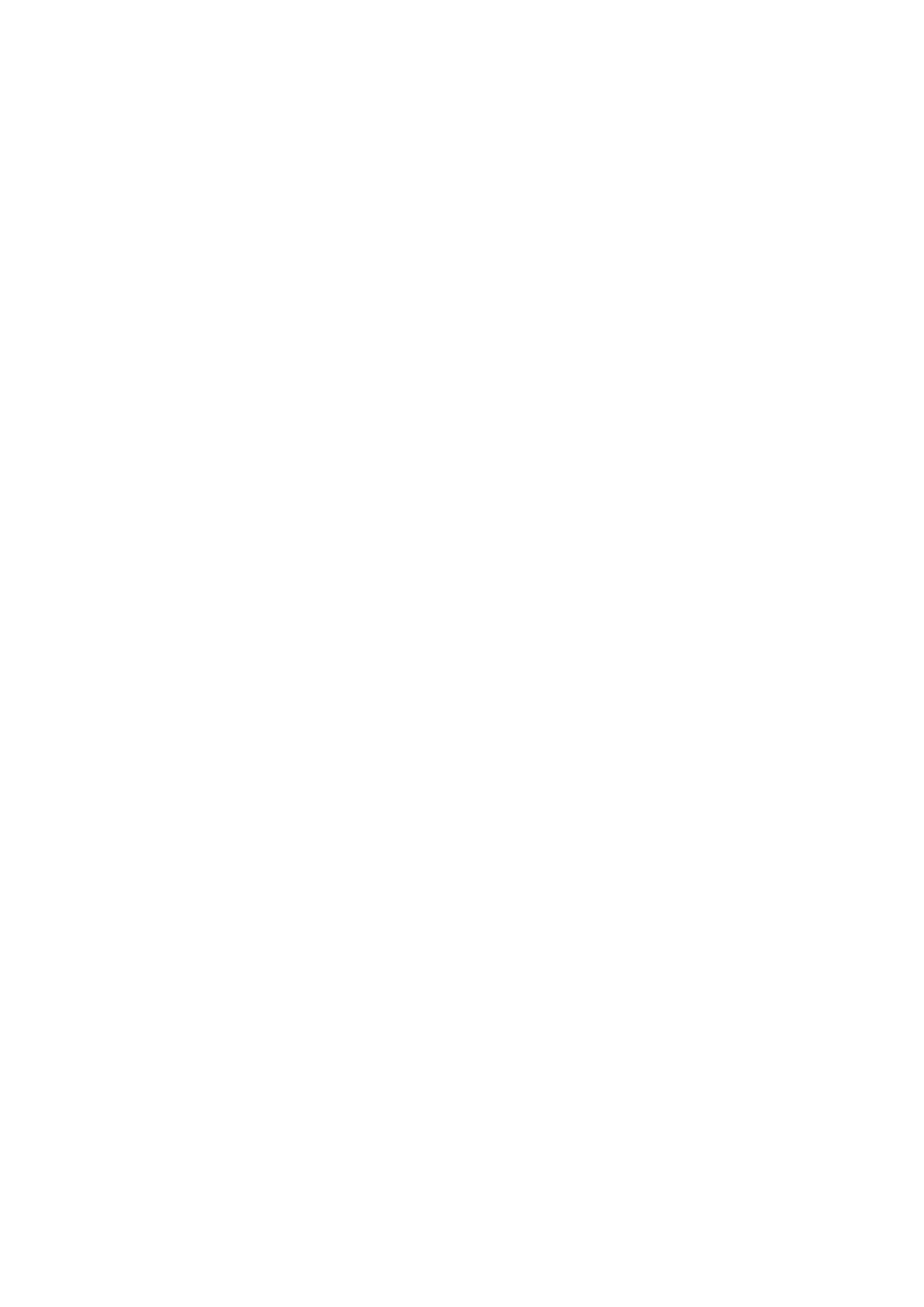

## **1 Welcome**

Deputy Chair Tauanu'u Nanai Nick Bakulich led the meeting in prayer.

## **2 Apologies**

There were no apologies. Note apologies from Councillors Alf Filipaina and Efeso Collins for lateness.

# **3 Declaration of Interest**

Members are reminded of the need to be vigilant to stand aside from decision making when a conflict arises between their role as a member and any private or other external interest they might have.

# **4 Confirmation of Minutes**

Resolution number MO/2022/37

MOVED by Chairperson L Sosene, seconded by Member W Togiamua:

## **That the Māngere-Ōtāhuhu Local Board:**

**a) confirm the ordinary minutes of its meeting, held on Wednesday, 16 March 2022, including the confidential section, as true and correct.**

**CARRIED**

## **5 Leave of Absence**

There were no leaves of absence.

## **6 Acknowledgements**

Chair Lemauga Lydia Sosene -

- sincere condolences to Whaea Dame June Jackson who passed away recently. Dame June Jackson was a staunch advocate for Māori people, and we thank her for the many years of service nationwide and locally
- congratulations to the Siva Afi Festival Organisers for their online event held recently
- congratulations to Counties Manukau Sport for their recent Sports Awards sponsored by Honda New Zealand. Thank you Member Walter Togiamua for attending on behalf of the Māngere-Ōtāhuhu Local Board
- Papatūānuku Kōkiri marae acknowledging the marae's composting initiative to 'supercharge' the Māngere marae's good works through reducing waste and living sustainably.

Deputy Chair Tauanu'u Nanai Nick Bakulich -

- the passing of Malagaoma Allan Va'a (Queens Service Medal) on 11 April 2022, aged 58, former Manukau City Councillor – Otara Ward. Respected community leader in South Auckland, in particular Otara where Allan has left a legacy of leadership spanning many years
- Faumuina To'aletai Mafaufau David Tua (New Zealand Order of Merit). Will be inducted in to the Boxing Hall of Fame at the Crystal Ballroom in Montebello Los Angeles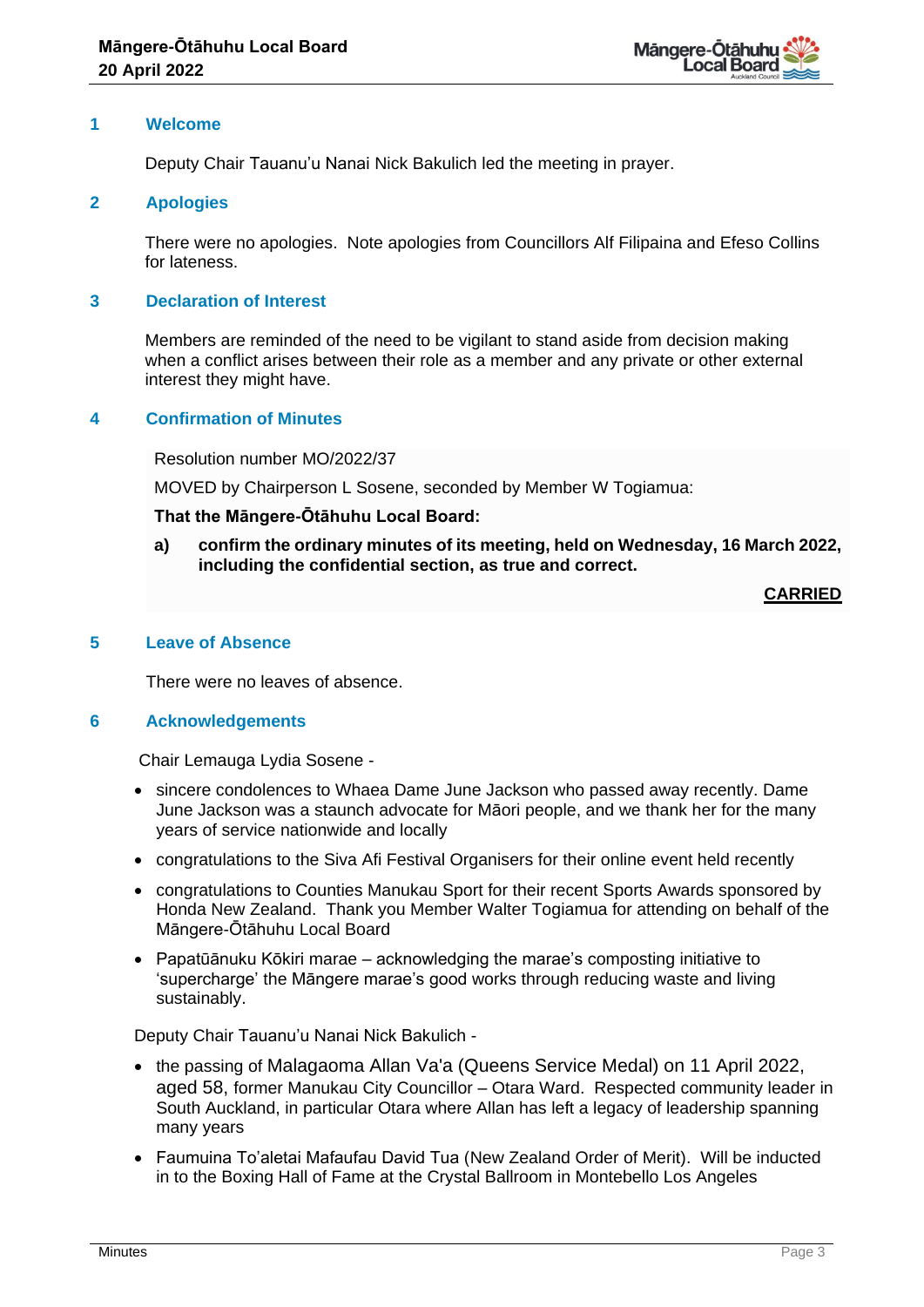

• Māngere East Hawks (AUCKLAND) U16 girls are the New Zealand Rugby League National 9's Champions. Seriah Palepale has been named Most Valued Player of the tournament. Josinah Tauiliili and Clover Roberts join Seriah in the U16 girls tournament team.

## **7 Petitions**

There were no petitions.

## **8 Deputations**

# **8.1 Deputation - NZ Police update to community**

Acting Inspector Steven Smith from New Zealand Police was in attendance to provide an update to the local board on community matters.

Resolution number MO/2022/38

MOVED by Chairperson L Sosene, seconded by Member W Togiamua:

## **That the Māngere-Ōtāhuhu Local Board:**

**a) thank Acting Inspector Steven Smith from New Zealand Police for his attendance and presentation.**

**CARRIED**

## **8.2 Deputation - Vaka Manu'kau Niue Community Trust**

Shaun Togiamua from Vaka Manu'kau Niue Community Trust was in attendance to introduce the Trust and their vision to set up a fale pola for the Niue community.

Resolution number MO/2022/39

MOVED by Chairperson L Sosene, seconded by Member M Kolo:

**That the Māngere-Ōtāhuhu Local Board:**

**a) thank Shaun Togiamua from Vaka Manu'kau Niue Community Trust for her attendance and presentation.**

## **CARRIED**

# **8.3 Deputation - Old Māngere Bridge replacement**

Grace Doughty and Ronnie Salunga from Waka Kotahi New Zealand Transport Agency were in attendance to provide an update to the local board on the progress of construction of the replacement bridge.

A copy of the presentation appears on pages 191–197 of the official agenda and is available on the Auckland Council website.

Resolution number MO/2022/40

MOVED by Chairperson L Sosene, seconded by Member C O'Brien:

# **That the Māngere-Ōtāhuhu Local Board:**

**a) thank Grace Doughty and Ronnie Salunga from Waka Kotahi New Zealand Transport Agency for their attendance and presentation.**

**CARRIED**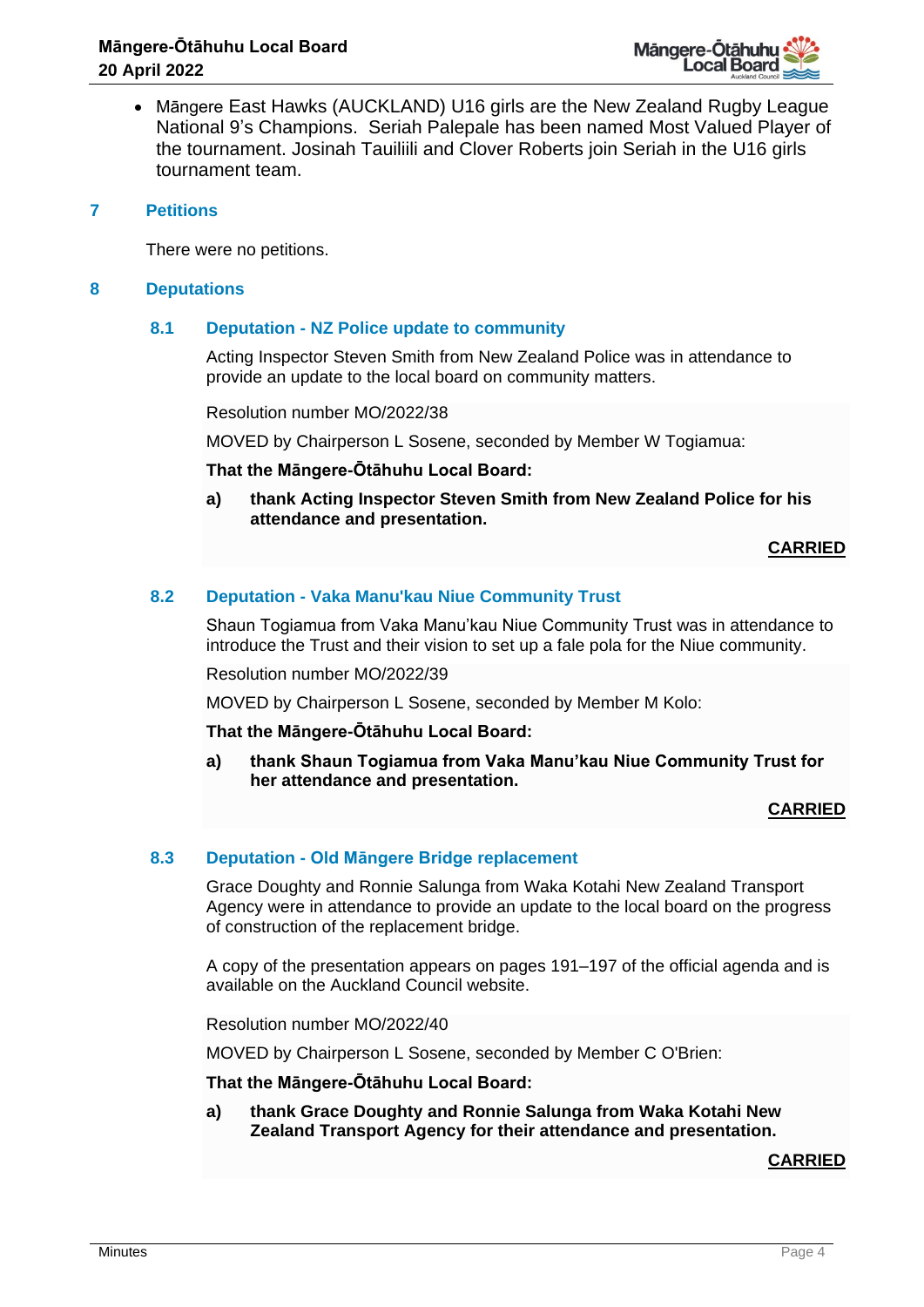

## **9 Public Forum**

## **9.1 Public Forum - Fix Up Look Sharp**

Jane Treseder would like to introduce Fix Up Look Sharp to the local board and seek support for her project.

A copy of the presentation appears on pages 199-233 of the official agenda and is available on the Auckland Council website.

Resolution number MO/2022/41

MOVED by Chairperson L Sosene, seconded by Member P Peo:

**That the Māngere-Ōtāhuhu Local Board:**

**a) thank Jane Treseder from Fix Up Look Sharp for her attendance.**

**CARRIED**

## **9.2 Public Forum - Free Fares - Aotearoa Collective for Public Transport Equity**

Marina Hay from Free Fares – Aotearoa Collective for Public Transport Equity was in attendance to advocate for free public transport for community card holders, tertiary students and under-25 year olds.

A copy of the presentation appears on pages 235-238 of the official agenda and is available on the Auckland Council website.

Resolution number MO/2022/42

MOVED by Chairperson L Sosene, seconded by Member P Peo:

**That the Māngere-Ōtāhuhu Local Board:**

**a) thank Marina Hay from Free Fares - Aotearoa for her attendance and presentation.**

**CARRIED**

## **9.3 Public Forum - Prohibition of freedom camping at Māngere Bridge**

Dr Frances Hancock and Kathy Robinson would like to add support to the local board's attendance at the Freedom Camping Bylaw 2022 hearing on April 22.

Resolution number MO/2022/43

MOVED by Chairperson L Sosene, seconded by Deputy Chairperson N Bakulich:

#### **That the Māngere-Ōtāhuhu Local Board:**

**a) thank Dr Frances Hancock and Kathy Robinson for their attendance and support.**

**CARRIED**

# **10 Extraordinary Business**

There was no extraordinary business.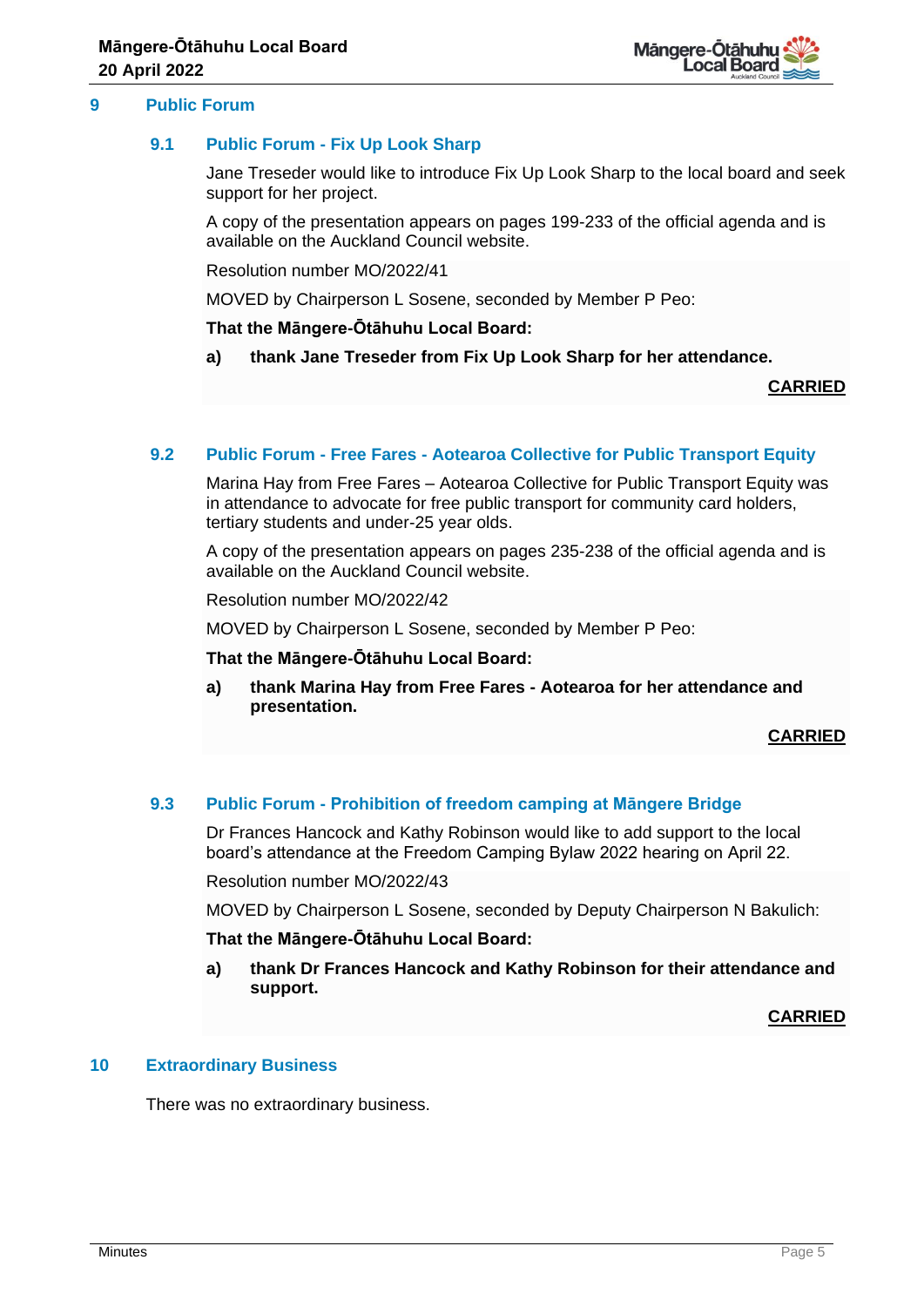

# **11 Governing Body Member Update**

Resolution number MO/2022/44

MOVED by Chairperson L Sosene, seconded by Member H Toleafoa:

## **That the Māngere-Ōtāhuhu Local Board:**

**a) receive the verbal reports from Councillor Alf Filipaina and Councillor Efeso Collins.** 

# **CARRIED**

# **12 Local Board Leads and Appointments Report**

Members Christine O'Brien and Walter Togiamua's reports were tabled at the meeting.

A copy of the reports has been placed on the official minutes and is available on the Auckland Council website as a minute attachment.

Resolution number MO/2022/45

MOVED by Chairperson L Sosene, seconded by Member M Kolo:

## **That the Māngere-Ōtāhuhu Local Board:**

**a) receive the verbal and written reports from local board members.**

# **CARRIED**

# **Attachments**

- A 20 April 2022 Māngere-Ōtāhuhu Local Board Item 12 Local Board Leads and Appointments Report – Walter Togiamua report
- B 20 April 2022 Māngere-Ōtāhuhu Local Board Item 12 Local Board Leads and Appointments Report – Christine O'Brien report

# **13 Chairpersons Report and Announcements**

Chair Lemauga Sosene's report was tabled at the meeting.

A copy of the reports has been placed on the official minutes and is available on the Auckland Council website as a minute attachment.

Resolution number MO/2022/46

MOVED by Chairperson L Sosene, seconded by Deputy Chairperson N Bakulich:

## **That the Māngere-Ōtāhuhu Local Board:**

**a) receive the verbal update and written reports from the local board Chair.**

## **CARRIED**

## **Attachments**

A 20 April 2022 Māngere-Ōtāhuhu Local Board - Item 13 Chairs Report - Lemauga Lydia Sosene Report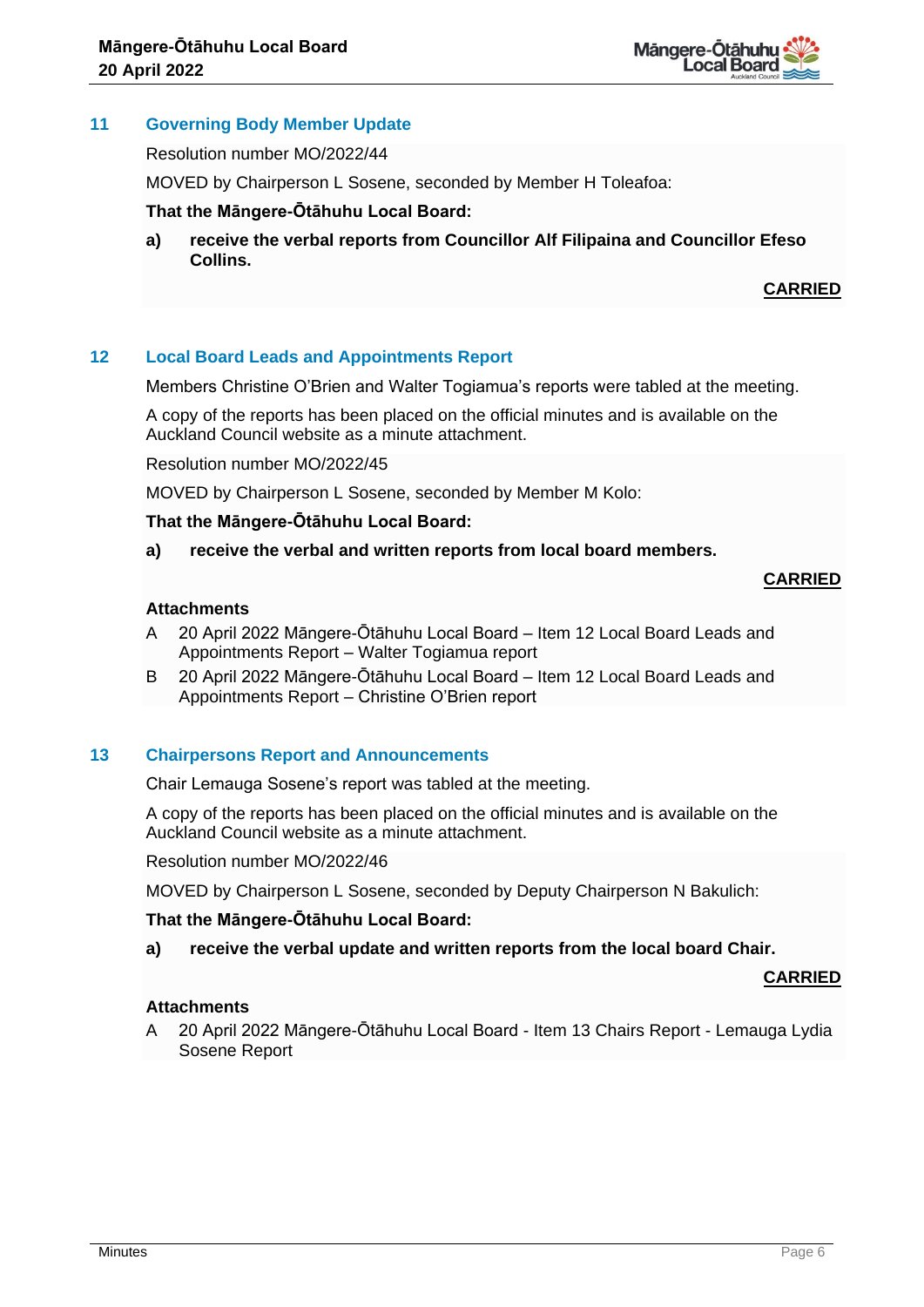

# **14 Economic Broker Report**

Resolution number MO/2022/47

MOVED by Chairperson L Sosene, seconded by Member H Toleafoa:

## **That the Māngere-Ōtāhuhu Local Board:**

- **a) approve Auckland unlimited pursuing deferral of \$85,000 funding for the Māngere-Ōtāhuhu Economic Broker role (SharePoint #1672) to the 2022/23 financial year**
- **b) allocate further LDI budget of \$75,000 in the 2022/23 financial year and \$160,000 in the 2023/24 financial year to fund a two-year fixed term contract for a Māngere-Ōtāhuhu Economic Development Broker commencing in July 2022**
- **c) request that Auckland Unlimited provide an evaluation of the economic broker role including its effectiveness in addressing local economic development outcomes and any changes that need to be made to the role by early 2024 as a pre-requisite for the local board to consider extending the funding beyond 2023/24.**

**CARRIED**

## **15 Māngere-Ōtāhuhu Local Board and Youth Grants Programme 2022/2023**

The author of the report has provided an updated version of the Māngere-Ōtāhuhu Local Board Grants Programme 2022/2023 provided as Attachment A that was tabled at the meeting.

A copy of the report was placed on the official minutes and is available on the Auckland Council website as a minute attachment.

Resolution number MO/2022/48

MOVED by Chairperson L Sosene, seconded by Member C O'Brien:

## **That the Māngere-Ōtāhuhu Local Board:**

- **a) adopt the updated Māngere-Ōtāhuhu Local Board Grants Programme 2022/2023 provided as Attachment A**
- **b) adopt the Māngere-Ōtāhuhu Youth Grants Programme 2022/2023 provided as Attachment B**
- **c) delegate to the Chair the ability to amend the wording of the policy and the programme as discussed at the meeting.**

## **CARRIED**

#### **Attachments**

A 20 April 2022 Māngere-Ōtāhuhu Local Board – Item 15 Local Board Grants Programme 20222023

.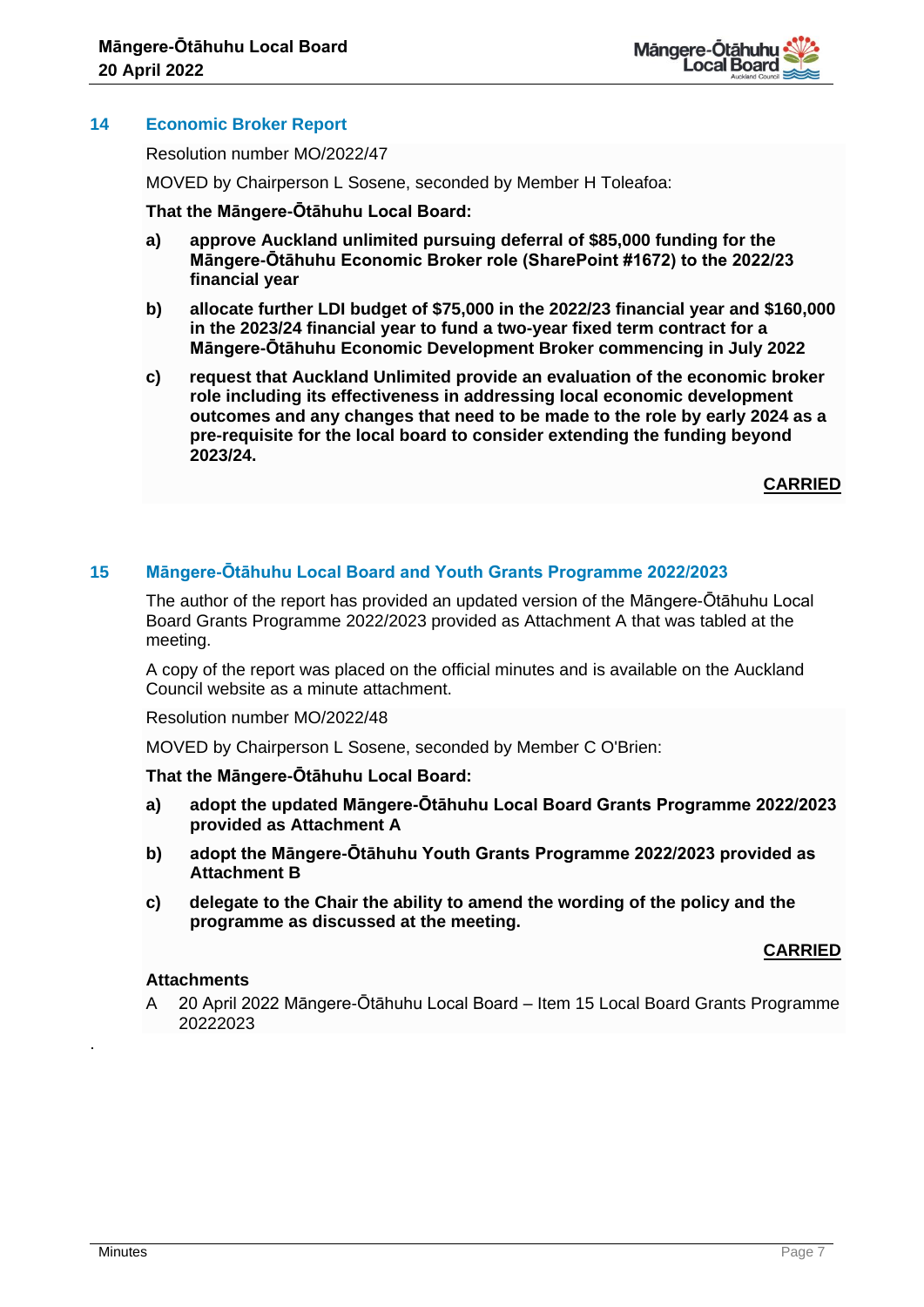

# **16 Māngere-Ōtāhuhu Local Board Work Programme Reallocations 2021/2022**

Resolution number MO/2022/49

MOVED by Chairperson L Sosene, seconded by Member P Peo:

## **That the Māngere-Ōtāhuhu Local Board:**

- **a) note a total budget of \$70,000 is available in the 2021/2022 financial year for reallocation from five work programme activities tracking towards underspent as follows:**
	- **i) ID# 1767 - venue hire subsidy - \$7,000**
	- **ii) ID# 276 - town centres and business improvement districts Māngere-Ōtāhuhu - \$23,000**
	- **iii) ID# 839 - MO Te Kete Rukuruku (Māori naming of parks and places) - \$18,000**
	- **iv) ID# 294 - event partnership fund Māngere-Ōtāhuhu (Christmas events) - \$3,000**
	- **v) ID# 293 - event partnership fund Māngere-Ōtāhuhu –\$19,000**
- **b) defer consideration of this report until the board is provided with further information and other options for discussion at a workshop.**

**CARRIED**

# **17 Transport Emissions Reduction Plan**

Resolution number MO/2022/50

MOVED by Chairperson L Sosene, seconded by Member C O'Brien:

## **That the Māngere-Ōtāhuhu Local Board:**

- **a) support the proposed draft Transport Emissions Reduction Plan (TERP) to reduce Auckland's transport emissions significantly by 2030 and contribute towards reducing the global warming effect from greenhouse gases added by transport emissions**
- **b) agree with the proposed systems approach in developing high-level programmes of interventions, which will work in synergy to create a transport system that is sustainable by design and achieves broad wellbeing goals**
- **c) request that findings from the package of interventions work, that identify the legislative, regulatory, financial, and cultural impediments to achieving emissions reductions of the scale required by the TERP, is shared with the local board to guide the local board's future work programme and advocacy to achieve the 64% emissions target by 2030**
- **d) support ways to dramatically reduce transport emissions in its local board area, or more broadly while achieving wider wellbeing outcomes**
- **e) support interventions, incentives and investment to enable public transport to be a preferred travel choice and an integrated system that consists of:**
	- **i) a rapid transit network that provides fast, frequent and reliable travel between major parts of Auckland**
	- **ii) frequent, connector and local public transport services, often running in dedicated bus or transit lanes, that focus on more local trips and provide access to rapid transit**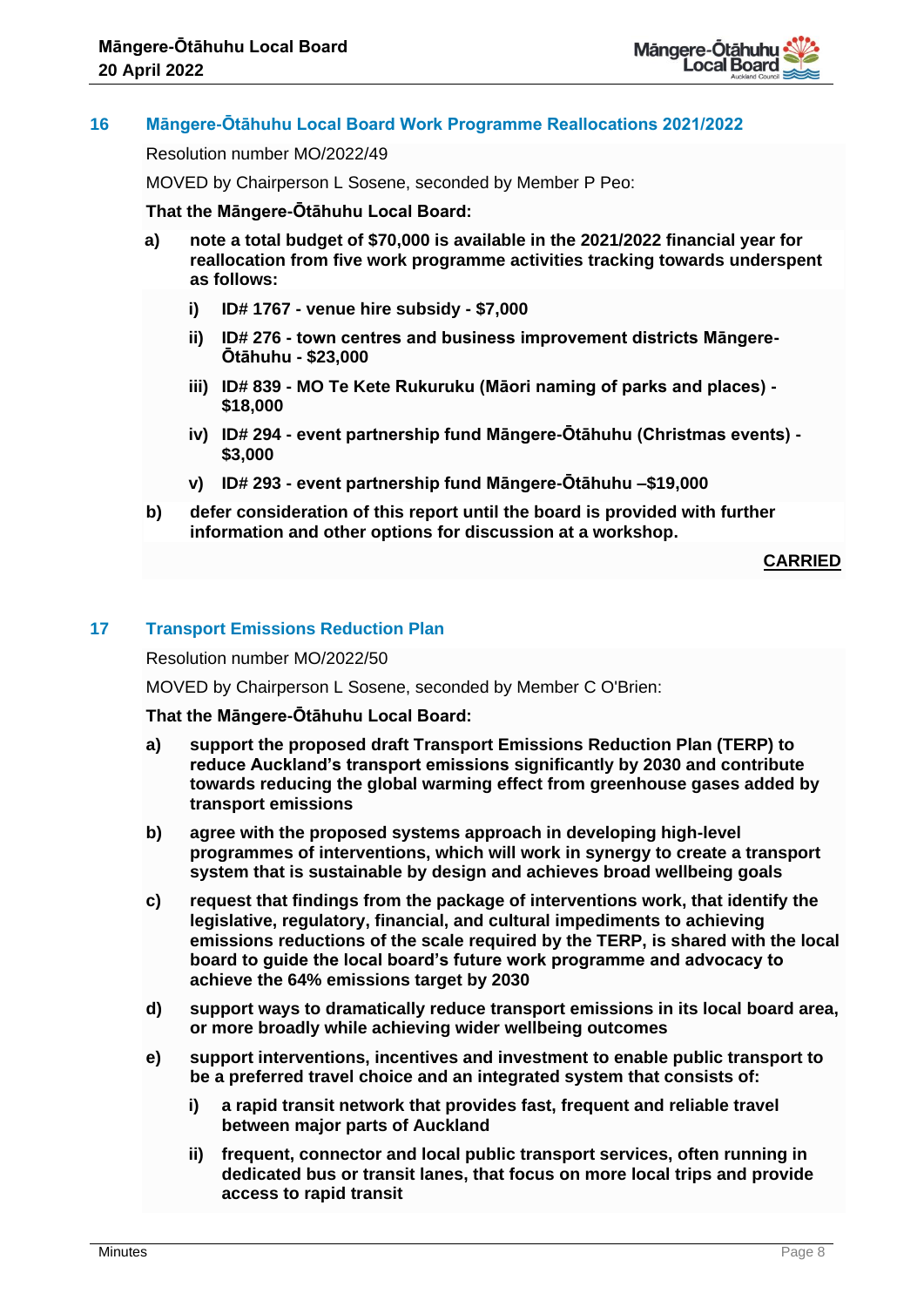- **iii) walking, cycling and park and ride facilities that make it easy for people to access public transport**
- **f) note the significant financial constraints council is facing to invest in addressing climate change and looks forward to receiving and commenting on options to fund and implement the results from the intervention work to increase the usage of public transport, and recommends that these interventions should draw on best practice identified globally which likely includes:**
	- **i) accessible neighbourhoods in an accessible region**
	- **ii) using online options where appropriate e.g. working from home**
	- **iii) replacing private vehicles trips with active, public, and shared modes**
	- **iv) transitioning to zero emissions vehicles**
	- **v) better options for moving goods**
- **g) note the barriers that might prevent the implementation of a sustainable, healthy, accessible, and equitable transport system for Auckland, and agrees with the following potential solutions:**
	- **i) timely and well-informed spatial planning and planning of transport and infrastructure that have been consulted locally**
	- **ii) land use changes that enhance accessibility by bringing destinations closer to make walking, cycling and public transport competitive modes for daily trips**
	- **iii) ensuring any interventions implemented are focused on combating climate change and reducing energy dependence on emissions producing fuels**
	- **iv) enhancement of safety and health outcomes to support behaviour change and reduce private vehicle travel**
	- **v) considered demand management strategies are developed to attempt to reduce private vehicle use, this could include bylaw changes i.e. parking strategies, incentives, share car trips, travel off-peak are promoted**
- **h) support ways to build public support for the initiatives that will be introduced as part of the Transport Emissions Reduction Plan such as:**
	- **i) a phased approach to implement any planned intervention also to enhance any public transport or ride sharing programme that these should be promoted through regional events such as 'Share a ride to work day'**
	- **ii) creative campaigns, like the carless days for motor vehicles from the 1970s to combat petrol shortage can be reintroduced, but focused on emissions reduction**
	- **iii) that the local board has input into local communications, support building and education programmes**
- **i) note that while the board is supportive of significant intervention and investment to reduce transport based emissions, that decisionmakers and advisors need to assess all interventions through a lens of how it impacts the most vulnerable and least resilient communities and households, so interventions are designed to mitigate the impact on those communities least able to bear their burden as much as possible.**

**CARRIED**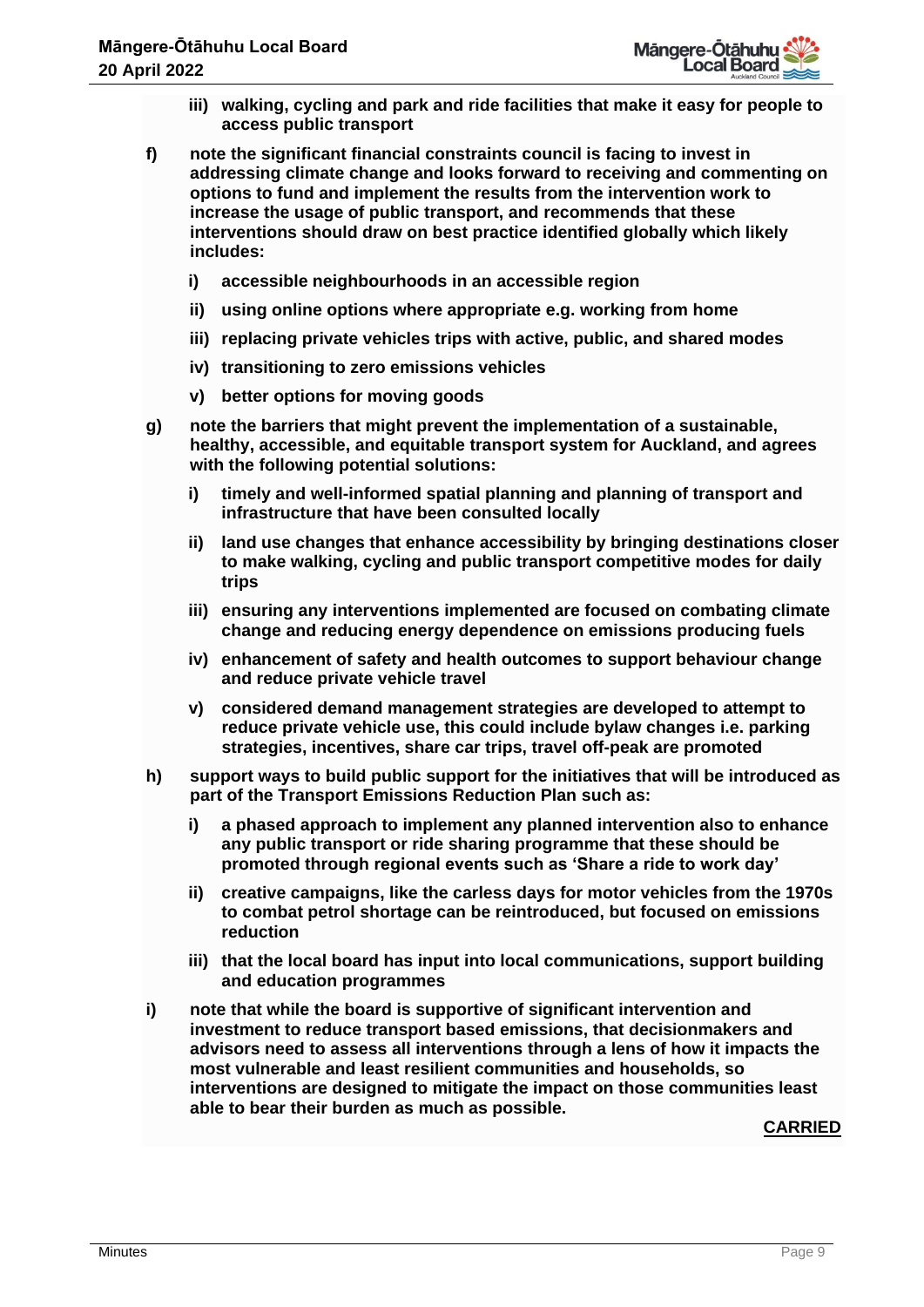

# **18 Auckland Transport - Activities in the Road Corridor Bylaw 2022**

Resolution number MO/2022/51

MOVED by Chairperson L Sosene, seconded by Deputy Chairperson N Bakulich:

# **That the Māngere-Ōtāhuhu Local Board:**

- **a) support the proposed draft Activities in the Road Corridor Bylaw 2022, which will make it easier for members of the public to find information about regulations, and for Auckland Transport to regulate activities consistently and appropriately including future-proofing as required to the changing needs that involve road corridors**
- **b) note that the local board is disappointed that Auckland Transport is slow to complete its iwi engagement to include the results in this report, as the input of iwi and te ao Māori perspectives and Māori kaitiakitanga are key elements that the local board support when developing local bylaws**
- **c) request more clarity when tikanga for tangi, or funerals, occur as these events do involve large numbers of attendees in the Manukau ward, and provisions to manage these gatherings require clarity around traffic management and parking in our road corridors**
- **d) note the recent protest on vaccination mandates and request that a balance can be identified in this bylaw to meet the needs of both protestors and road users who are adhering to the road corridor rules, and minimise any compromise to all road corridor users' safety and wellbeing**
- **e) support the Franklin and Rodney local boards and local boards with large rural areas, and their input into developing this bylaw to ensure a rural perspective is represented in particular the bylaws, Part 5: Livestock on Roads.**

**CARRIED**

# **19 Local board feedback on the draft 2021 Regional Parks Management Plan**

## Resolution number MO/2022/52

MOVED by Chairperson L Sosene, seconded by Member W Togiamua:

## **That the Māngere-Ōtāhuhu Local Board:**

- **a) receive the public feedback on the draft 2021 (Tuhinga Hukihuki Mahere Whakahaere i ngā Papa Rēhia ā-Rohe) Regional Parks Management Plan**
- **b) note the total of 4684 written submissions including 1038 individual and 88 submissions from organisation's with high degree of knowledge and involvement**
- **c) note there were 7 individual and 10 pro forma submissions received from people within the Māngere-Ōtāhuhu local board area**
- **d) support the proposals of the draft 2021 Regional Parks Management Plan**
- **e) support the engagement that occurred with 16 mana whenua and the Tāmaki Makaurau Mana Whenua Forum throughout the preparation of the draft plan, to meet Reserves Act requirements to give effect to the principles of Te Tiriti o Waitangi and to align to the council's commitments to improving Māori outcomes and the Māngere-Ōtāhuhu local board commitment to engaging with mana whenua and iwi**
- **f) provide the following feedback on the draft 2021 Regional Park Management Plan to the hearings panel:**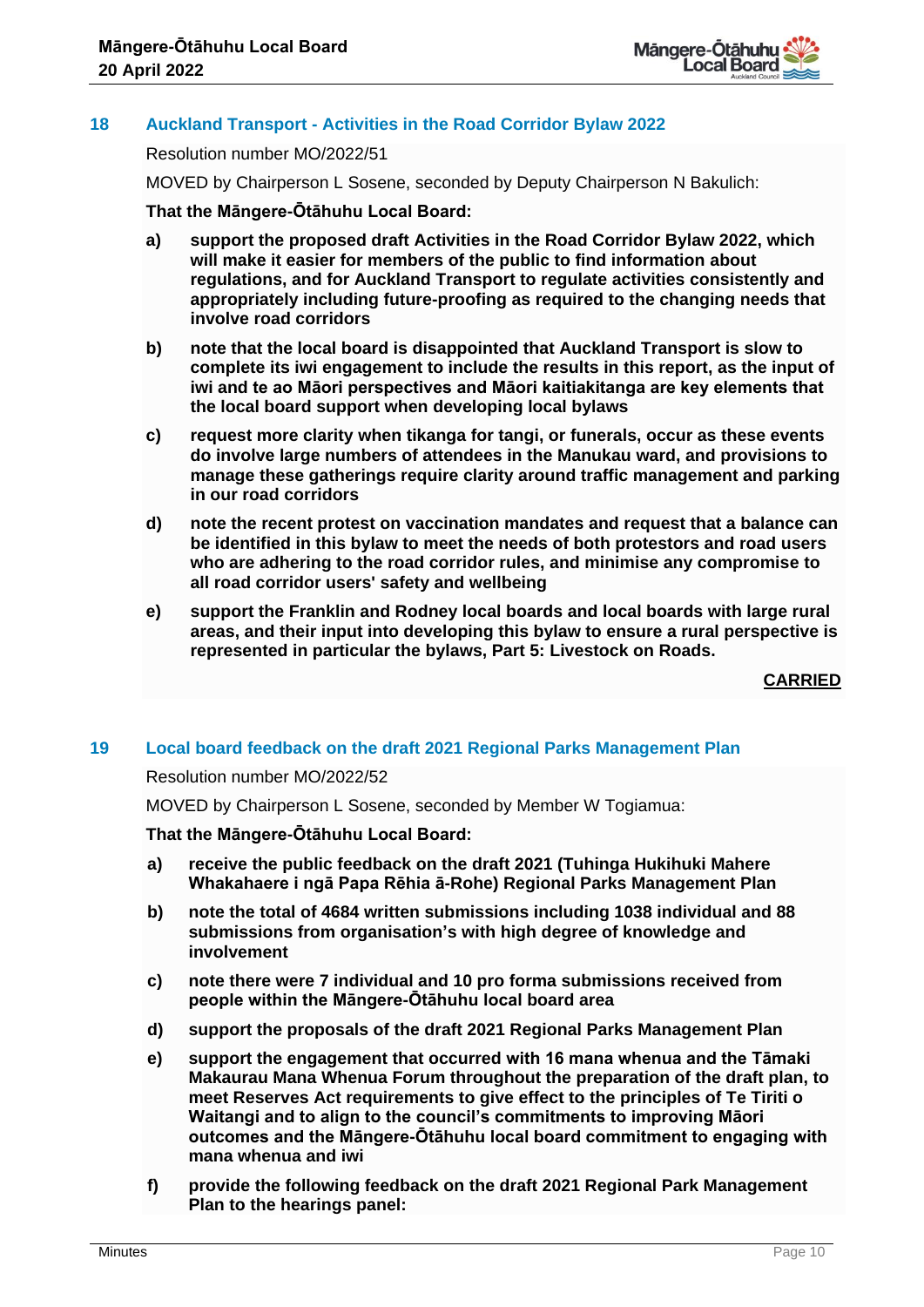- **i) request further work to be done by Auckland Council to apply dual naming to the regional parks. e.g. Ambury Park**
- **ii) note that the board strongly opposes car parking charges as it will limit the big families in our community to be able to enjoy the regional parks and it will discourage our community from visiting Auckland's regional parks**
- **iii) support co-governance of the regional parks and mana whenua input into the regional parks management decisions including walkways, tracks, planting and any significant designs or historical elements by engaging with iwi, hau kainga for Māngere-Ōtāhuhu rohe**
- **iv) support the continuation of keeping the farm animals in some of our regional parks. e.g. Ambury park; due to the lack of the farms and similar visiting experience around the region**
- **v) request further investment towards the regional parks' walkways and tracks, noting the particular interest of this request due to Ambury Park's location within the Māngere-Ōtāhuhu local board area.**
- **vi) support the redevelopment of Ambury Park and the regional parks in general to allow for more visitors and a better experience for those visitors, including new access to the shoreline**
- **vii) support the idea of expanding self-contained vehicle-based camping opportunities on the regional parks**
- **g) appoint Chair and Deputy Chair or their delegate(s) to speak to the hearings panel on the board's feedback in f) on 9 May 2022.**

**CARRIED**

# **20 Submission on central government's proposals to transform recycling in Aotearoa**

Resolution number MO/2022/53

MOVED by Chairperson L Sosene, seconded by Deputy Chairperson N Bakulich:

# **That the Māngere-Ōtāhuhu Local Board:**

- **a) support the Ministry for the Environment's consultation document: Te kapanoni i te hangarua: Transforming recycling:**
	- **i) towards a container return scheme**
	- **ii) improvements to household kerbside recycling that standardises material collections, urban food scraps collection, and**
	- **iii) a strategy to separate food scraps from general waste for all businesses**
- **b) request that this feedback is read in conjunction with the local board's input to Auckland's Waste Management and Minimisation Plan, which require multiple actions by authorities to support our local community to achieve set targets in these proposals, accompanied by a well thoughtout communication strategy, developed with the local board**
- **c) request that this feedback is read in conjunction with the local board's position on the Kerbside Refuse Charging 2021, which support's a status quo position, but could include central government support to off-set costs placed on local household budgets**
- **d) request inclusive communication, meaningful engagement, support for social enterprise and enabling community-led initiatives, towards achieving a sustainable circular economy be included in Auckland Council's final submission in responding to the Ministry's consultation document**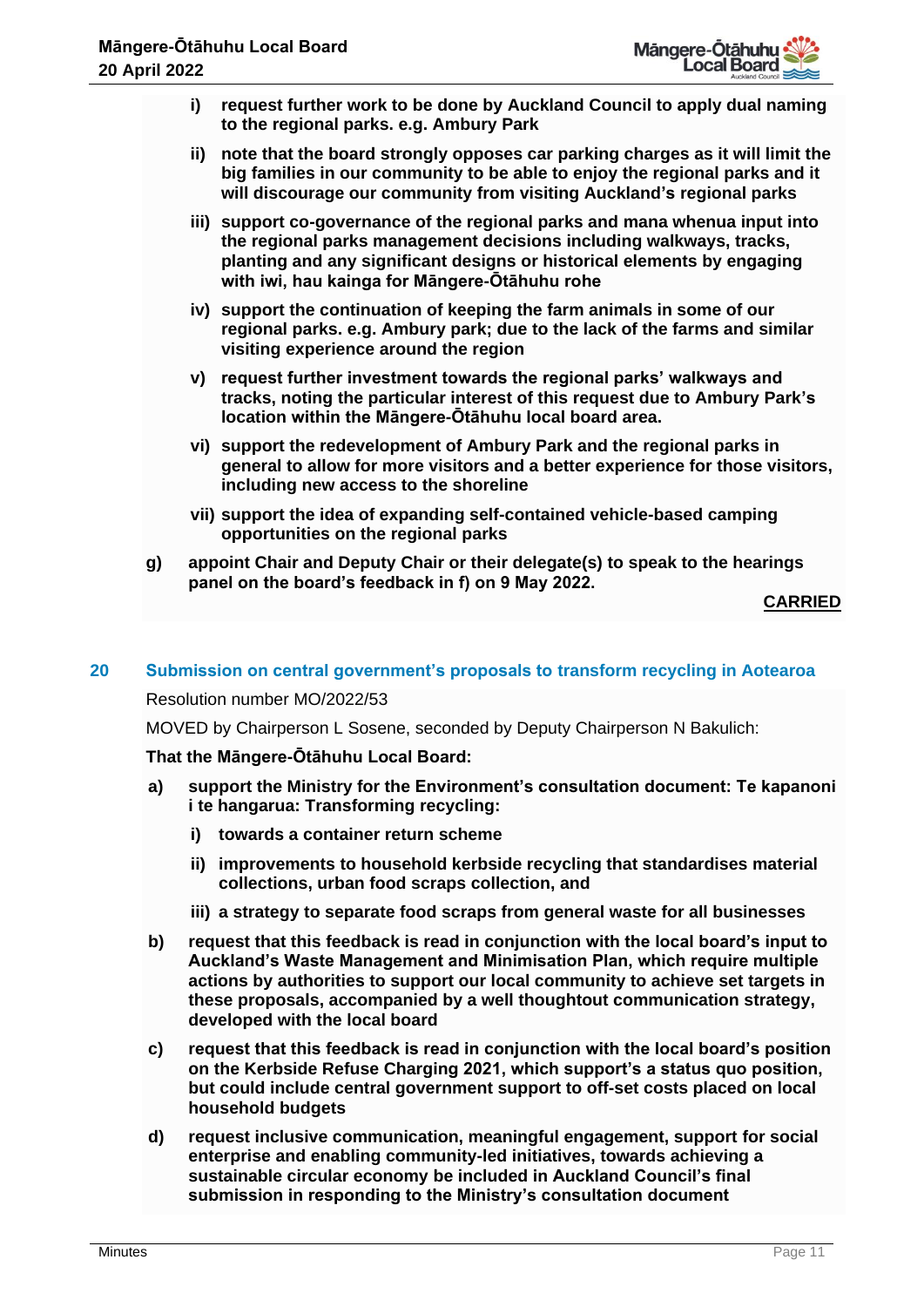

- **e) support improving kerbside recycling, but requests further work on how this transformation can provide a clear alternative and affordable ways for locals to dispose of waste that doesn't qualify for the inorganic or the regular waste collections**
- **f) note that communicating these proposals to the local community is key to the success of these programmes. The local board request that a systematic approach is developed that includes educational programmes, incentives such as local procurement that might involve our youth and children. Also, communication platforms like the radio and online webinars, that are affordable, accessable and can accommodate our cultural and language needs, are also supported by the local board**
- **g) advocates that:** 
	- **i) the collection list of collectable materials is broadened, and**
	- **ii) a local community recycling centre to be established in the areas of Favona or Māngere's Airport Oaks**
- **h) delegate to the Chair the ability to amend the resolutions of item 20 as discussed at the meeting.**

**CARRIED**

*Member Makalita Kolo left the meeting at 8.51pm.*

## **21 Governance Forward Work Calendar**

Resolution number MO/2022/54

MOVED by Chairperson L Sosene, seconded by Member H Toleafoa:

## **That the Māngere-Ōtāhuhu Local Board:**

**a) note the Governance Forward Work Calendar.**

## **CARRIED**

# **22 Māngere-Ōtāhuhu Local Board Workshop Notes**

Resolution number MO/2022/55

MOVED by Chairperson L Sosene, seconded by Member C O'Brien:

## **That the Māngere-Ōtāhuhu Local Board:**

**a) receive the workshop notes from the workshops held on 2 March, 9 March, 23 March and 30 March 2022.**

**CARRIED**

# **23 Consideration of Extraordinary Items**

There was no consideration of extraordinary items.

*Member Peo ended the meeting with a prayer.*